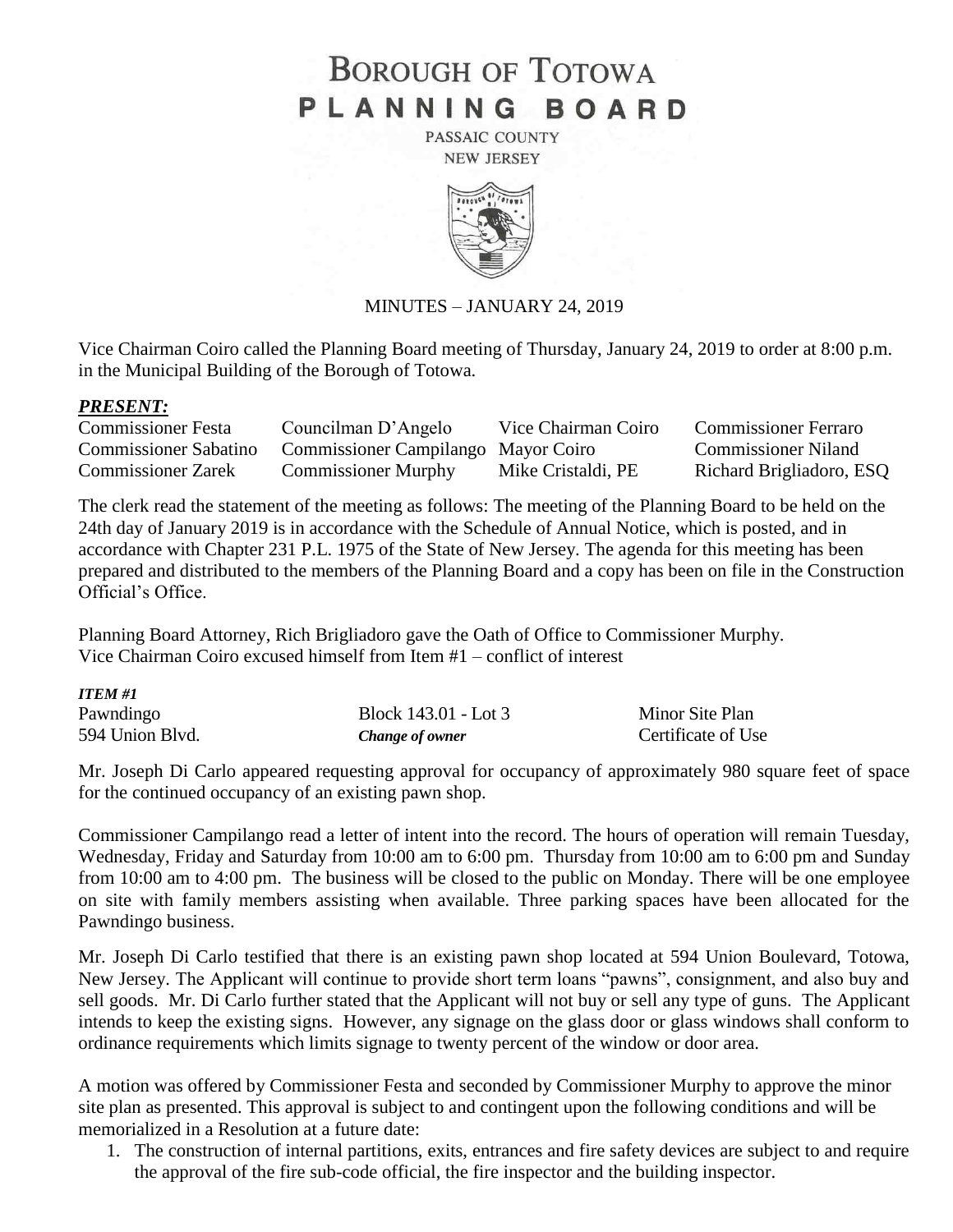- 2. The applicant will supply the Chief of Police with an emergency contact list and will also obtain the approval of the Police Chief in regards to all alarms and security devices.
- 3. There will be no outside storage of equipment or materials.
- 4. The applicant will comply with the Totowa Sign Ordinance.
- 5. The applicant will maintain a current license through the State of New Jersey, Department of Banking and Insurance as a pawn broker at this location.
- 6. All previously approved conditions will remain in effect.

Nine agreed to a roll call vote… 9-0

A motion was offered by Commissioner Campilango and seconded by Commissioner Festa to re-admit Vice Chairman Coiro into the remainder of the meeting.

All in Favor 8-0

| <b>ITEM #2</b>         |                      |                    |
|------------------------|----------------------|--------------------|
| Regal Car Service      | Block 178 - Lot 3.01 | Minor Site Plan    |
| 490 S. Riverview Drive |                      | Certificate of Use |

Mr. Michael Basaran appeared requesting occupancy of approximately 160 sq. ft. of administrative office space for a car service.

Vice Chairman Coiro read a letter of intent into the record. The anticipated administrative office hours of operation will be 7:00 am to 7:00 pm seven days per week. The Applicant employs two administrative employees who will regularly be at the office.

Mr. Michael Basaran testified that the nature of his business is that of a car service. However, there are typically no cars left on-site overnight. He also represented that there will be no car repairs done on-site. In most instances, the drivers take the vehicles home with them.

A motion was offered by Commissioner Campilango and seconded by Commissioner Festa to approve the minor site plan as presented. This approval is subject to and contingent upon the following conditions and will be memorialized in a Resolution at a future date:

- 1. The construction of internal partitions, exits, entrances and fire safety devices are subject to and require the approval of the fire sub-code official, the fire inspector and the building inspector.
- 2. The applicant will supply the Chief of Police with an emergency contact list and will also obtain the approval of the Police Chief in regards to all alarms and security devices.
- 3. There will be no outside storage of equipment or materials.
- 4. The applicant will comply with the Totowa Sign Ordinance.

Nine agreed to a roll call vote… 9-0

#### *ITEM #3*

| Joe's Peruvian Cuisine & Grill | Block 105 - Lot 9 | Minor Site Plan    |
|--------------------------------|-------------------|--------------------|
| 344 Union Blvd.                | Change of owner   | Certificate of Use |

Octaviat Sanchez Meza and Efrain Ayala Castro appeared requesting approval for the continued occupancy of a Peruvian take-out restaurant at this location. The applicant intends to operate the restaurant in the same manner that it has been operated.

Vice Chairman Coiro read a letter of intent into the record. The anticipated hours of operation will be Monday through Saturday from 11:00 a.m. to 9:30 p.m. There will be two employees.